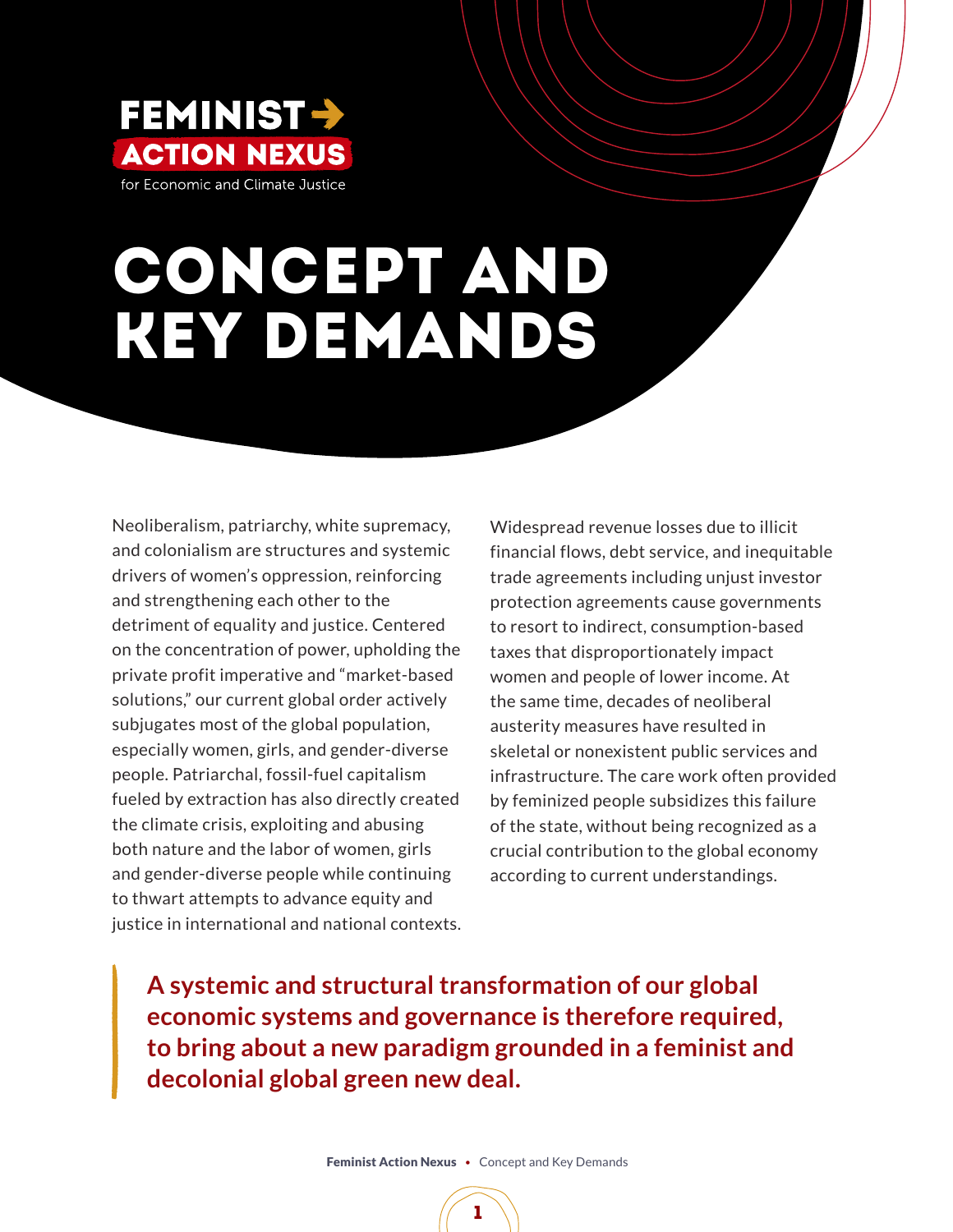The vision for a feminist and decolonial global green new deal encapsulates a broad economic justice agenda aimed at creating an equitable, peaceful and healthy planet for all. Acknowledging the interdependence of trade, human, capital and climate flows, this framing resists socially constructed hierarchies of racial, gender, class, caste, age, sexuality, and ability-based inequalities that underpin colonial, neoliberal, capitalist structures. A feminist and decolonial global green new deal seeks to achieve structural transformation of international financial and trade architectures, to simultaneously eradicate poverty and guarantee ecological sustainability. This includes confronting and dismantling the interlinking trade, taxation, debt, and overall macroeconomic systems and structures that undermine domestic resource mobilization and challenge the ability of governments to provide gender-responsive, quality public services that fulfill human rights and to finance climate action, among other national priorities.

As the world continues to grapple with the COVID-19 pandemic, war and conflict, and widespread climate and environmental crises—all which have disproportionate

impacts on women, girls, and gender-diverse people—a shift to a new paradigm is urgently required. In 2021, a group of feminist civil society activists working to achieve global climate and economic justice came together in an "action nexus," formed across two Action Coalitions of the Generation Equality Forum. This group is led by four key partners, who also serve as civil society co-leads of the Action Coalitions on economic justice and on climate justice: the Women's Environment and Development Organization (WEDO), the Women's Working Group on Financing for Development (WWG-FFD), FEMNET —The African Women's Development and Communication Network, and the Pan-African Climate Justice Alliance (PACJA).

### Now known as the **Feminist Action Nexus for Economic and Climate Justice**,

this informal coalition is guided by the objectives, principles, and key demands outlined below. On this basis, the co-conveners welcome likeminded civil society organizations and individuals to join us in influencing global policy arenas to advance our collective agenda for feminist economic and climate justice.

**To sign up for updates on the work of the Action Nexus, please go to [bit.ly/ActionNexus.](https://bit.ly/ActionNexus)**

Feminist Action Nexus•Concept and Key Demands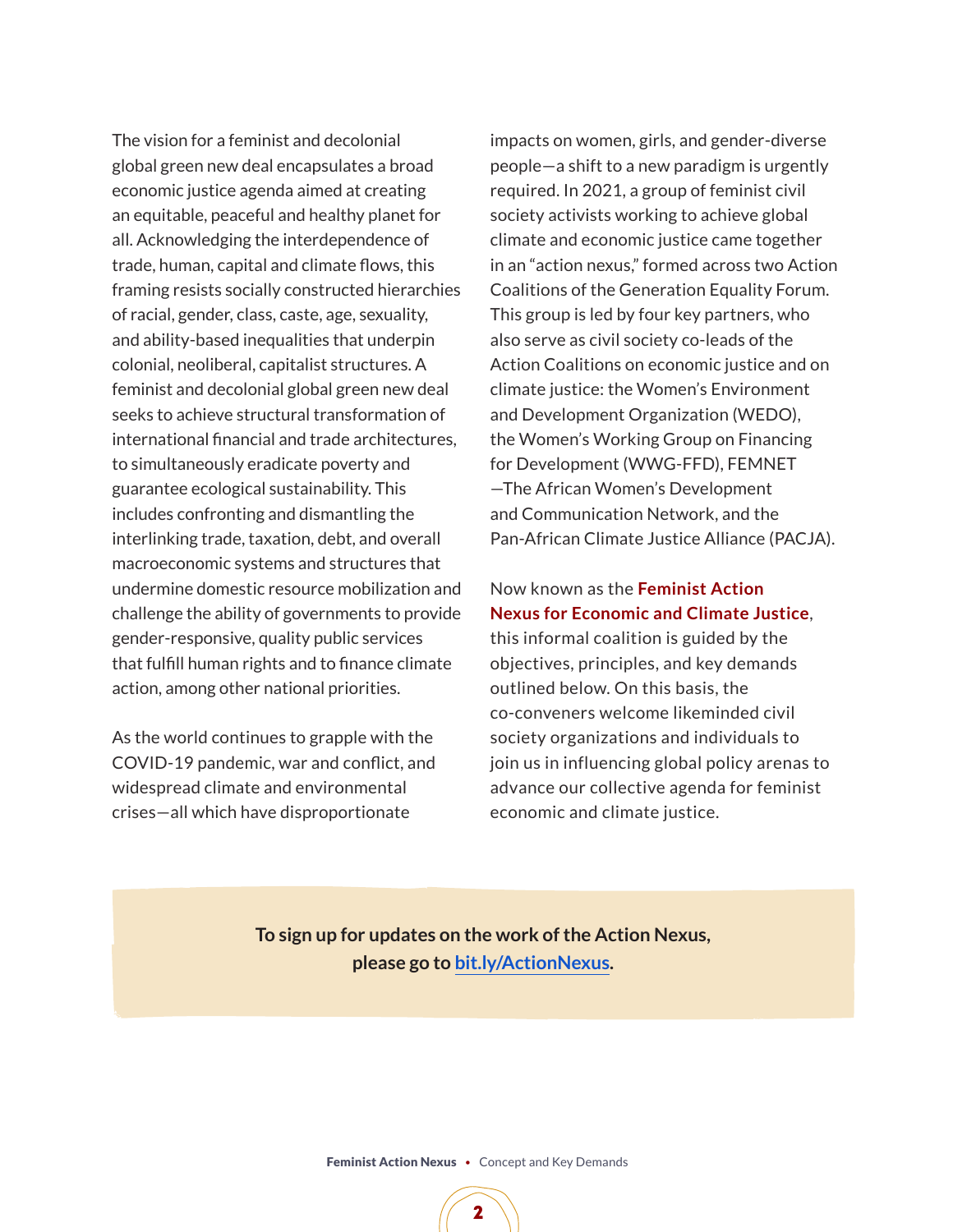# GUIDING PRINCIPLES of the ACTION NEXUS

- $\rightarrow$  The primacy, indivisibility and non-negotiability of human rights for all (including women's human rights and labor rights);
- $\rightarrow$  Accountability for human rights and environmental obligations and reparations for violations;
- Just and equitable transition centering needs of communities ;
- Intersectionality, encompassing a broad agenda to ensure accessibility, redistribute wealth, power, and resources, center the voices of those most marginalized, and return power to the people; and
- Resistance to corporate capture and the increasing reliance of national and multilateral systems on the private sector; a people and planet-centered approach that challenges oppressive systems, promotes structural change, and advances equality and justice.

# OBJECTIVES

**The Action Nexus aims to:**

- Advance a vision for a feminist and decolonial green new deal, to shift towards regenerative economies that center care for people and planet and ensure women's human rights and a peaceful and healthy planet for all.
- Outline recommendations to address multiple asymmetries within the global governance system, pursue alternatives to neoliberal economic ideology, challenge power particularly that of rich and powerful global North countries and multinational corporations, and redress past-to-current drains of wealth, resources, and knowledge through colonialism and neoliberalism; and
- Build a broad advocacy agenda for feminist economic and climate justice, centering the leadership of global South women, girls, and gender-diverse people to influence key global policy spaces towards economic and climate justice, including through official representation on delegations, and to forge connections across movements and regions.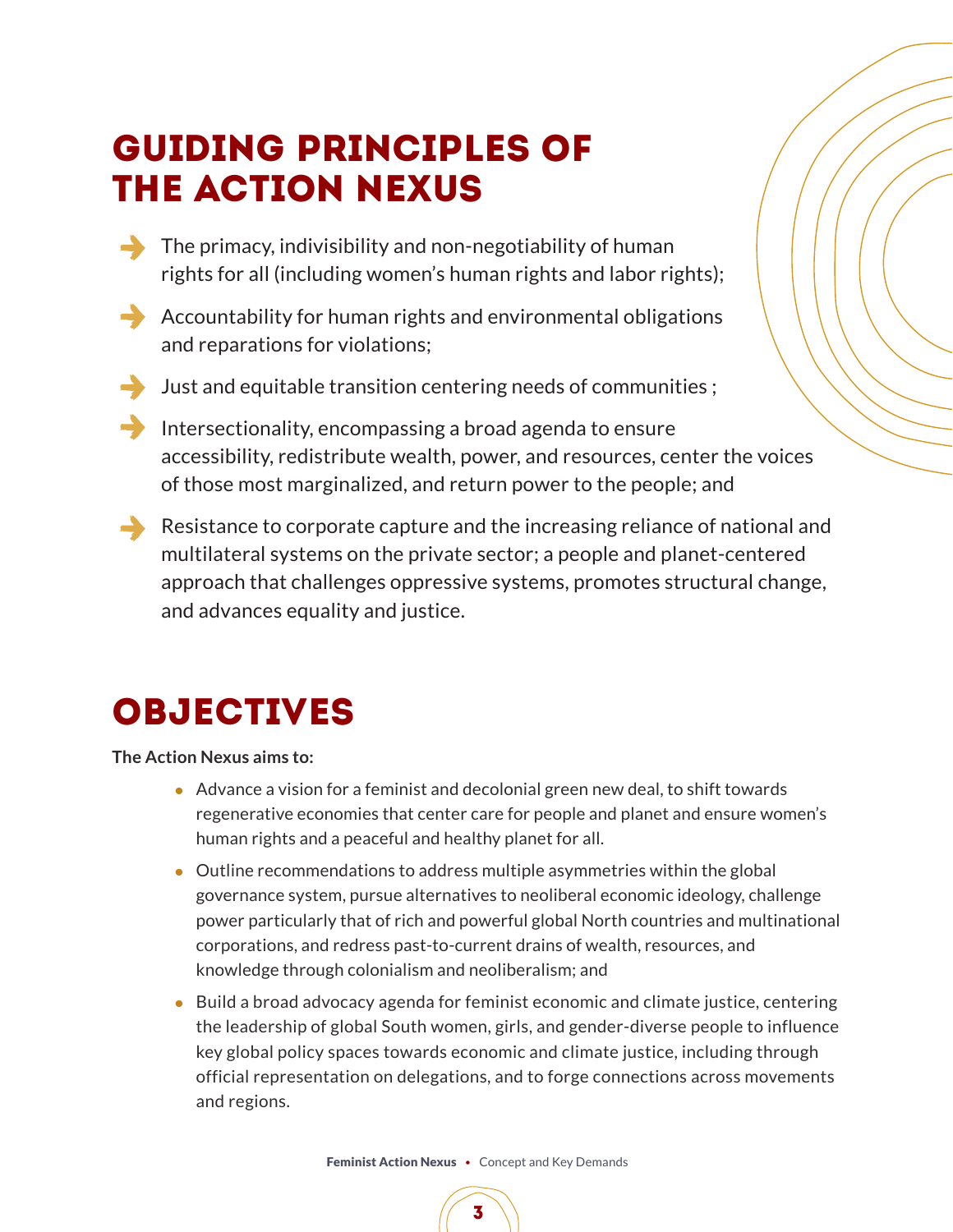# POLICY DEMANDS

# 1

2

### **Transform global and national economic systems to enable a just and equitable transition a to** feminist decolonial green new economy**:**

- Confront exploitative and unsustainable production and consumption patterns, shifting from the privatization and commodification of nature to a degrowth mindset grounded in sustainable, equitable production and resource use.
- Promote alternatives to GDP, to measure quality of life and well-being rather than production.
- Divest from fossil fuel, military and carceral systems, regulate the financial sector, and redirect budgets to invest in care and in equitable recovery from the COVID-19 pandemic.
- End austerity and commit to scaling up investments in economic recovery, comprehensive public services and social protection, to fulfill human rights and safeguard public goods.
- Guarantee decent work, particularly for women and girls in the informal sector, and redress the exclusion and exploitation of affected workers and those whose livelihoods have already been disrupted by climate change through technology co-creation and upskilling.
- Enact reparations for both institutionalized racism and climate damage, to advance racial, climate, and economic justice through commitments to non-repetition, restitution, compensation, rehabilitation, and satisfaction of claims.

#### *Sites: UN, National level*

## **Restructure the global trade system to enable local and small producers to thrive.**

- Diversify economies and existing value chains, by reducing promotion of the global value chain and promoting instead local and domestic production and supporting cooperatives and small cottage industries to transform the export-oriented development model dominating the global South.
- Eradicate economic dependency on fossil fuels, mining and other harmful extractive industries and reduce the contribution of global trade to carbon emissions.
- Reflect and operationalize special and differential treatment for developing countries in international trade agreements.

Feminist Action Nexus•Concept and Key Demands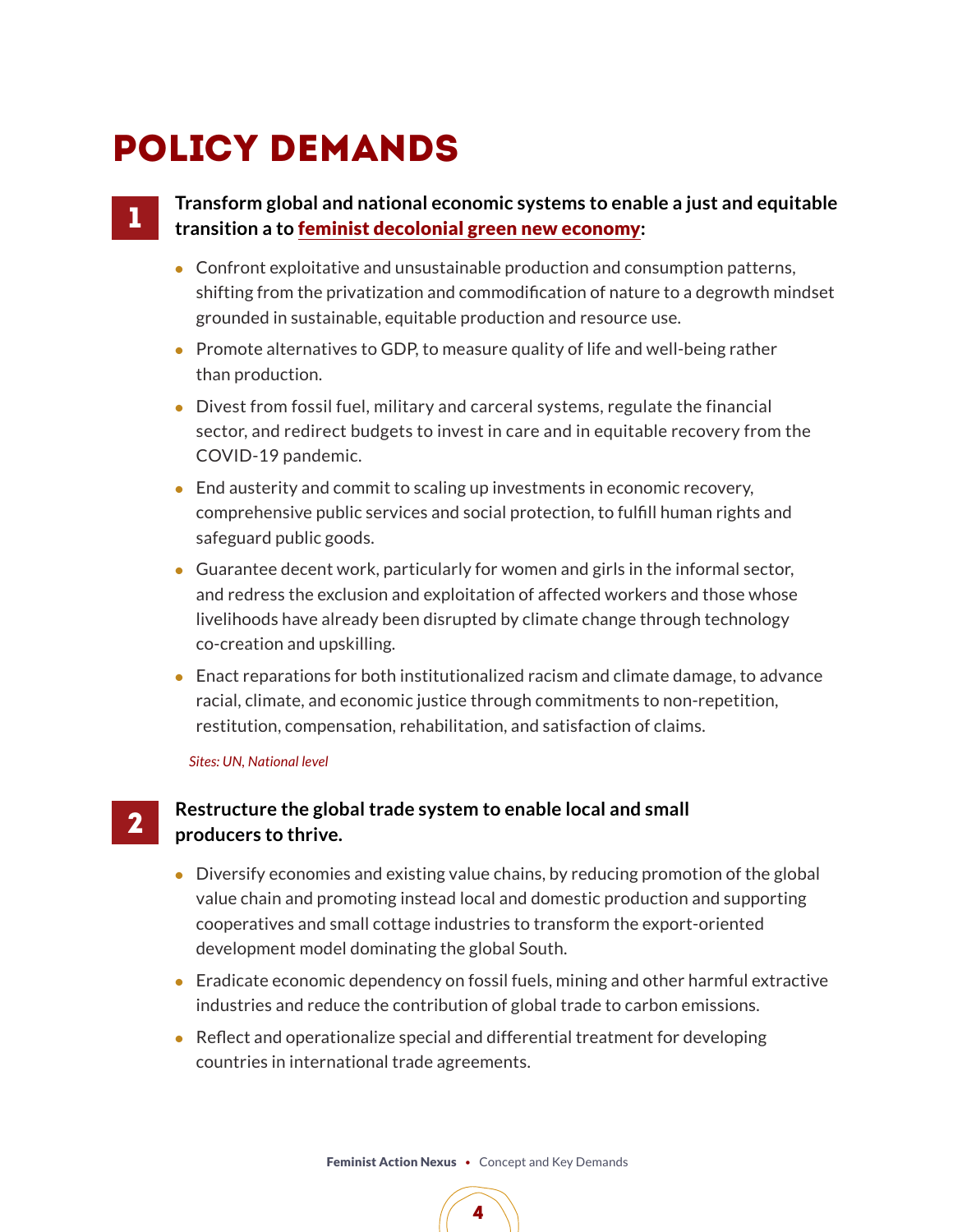- Dismantle the current investor protection and dispute settlement system, promoting transparency and the public interest rather than the primacy of profits of foreign investors.
- Reform trade rules that govern intellectual property rights, enshrining a new system that encourages knowledge transfer and sharing, supports cheaply available generic drugs, and avoids the misuse of patents to appropriate or interfere with traditional knowledge and cultural practices such as saving, exchanging and breeding seeds.
	- **>** This includes immediately agreeing a TRIPS waiver to enable local production of vaccines and treatments and urgently end the vaccine inequity that prolongs and deepens the disproportionate impact of the COVID-19 pandemic on women, girls, and gender-diverse people of the global South.
- Ensure the transfer of environmentally-sound and climate change-related technologies to developing countries to equip their implementation of Paris Agreement Nationally Determined Contributions and make the shift to more equitable, ecologically-just and sustainable development.

*Site: WTO* 

3

# **Redistribute wealth and resources through a** progressive and equitable global tax system**, to enable governments to mobilize domestic resources and invest in public service provision and climate action.**

- Develop a just and equitable global tax architecture, through a universal and intergovernmental UN Tax Convention with binding commitments (as opposed to via undemocratic and unaccountable spaces like the G7 and OECD).
- Stop illicit financial flows, including cross-border tax abuse, tackle tax havens, and end the "race to the bottom" system of tax incentives (including by requiring country-by-country reporting and public disclosure of beneficial ownership, among other measures).
- Implement expansionary, countercyclical fiscal stimulus policies and reform tax systems to be progressive and gender-responsive, through greater and more stringent taxation of wealth, assets and inheritances; reducing dependence on sales and consumption taxes that place a disproportionate burden on poor people; increased marginal tax rates on the income of the highest earners and on corporations; and ending tax incentives for multinational corporations. [**[Mexico City](https://docs.google.com/document/d/1-7B04-Licx9KHKklI-HzthJOORLqTIq5pNL90eDzgVE/edit)  [Framework for Beijing+25](https://docs.google.com/document/d/1-7B04-Licx9KHKklI-HzthJOORLqTIq5pNL90eDzgVE/edit)**]

*Site: UN (Shifting from OECD)* 

Feminist Action Nexus•Concept and Key Demands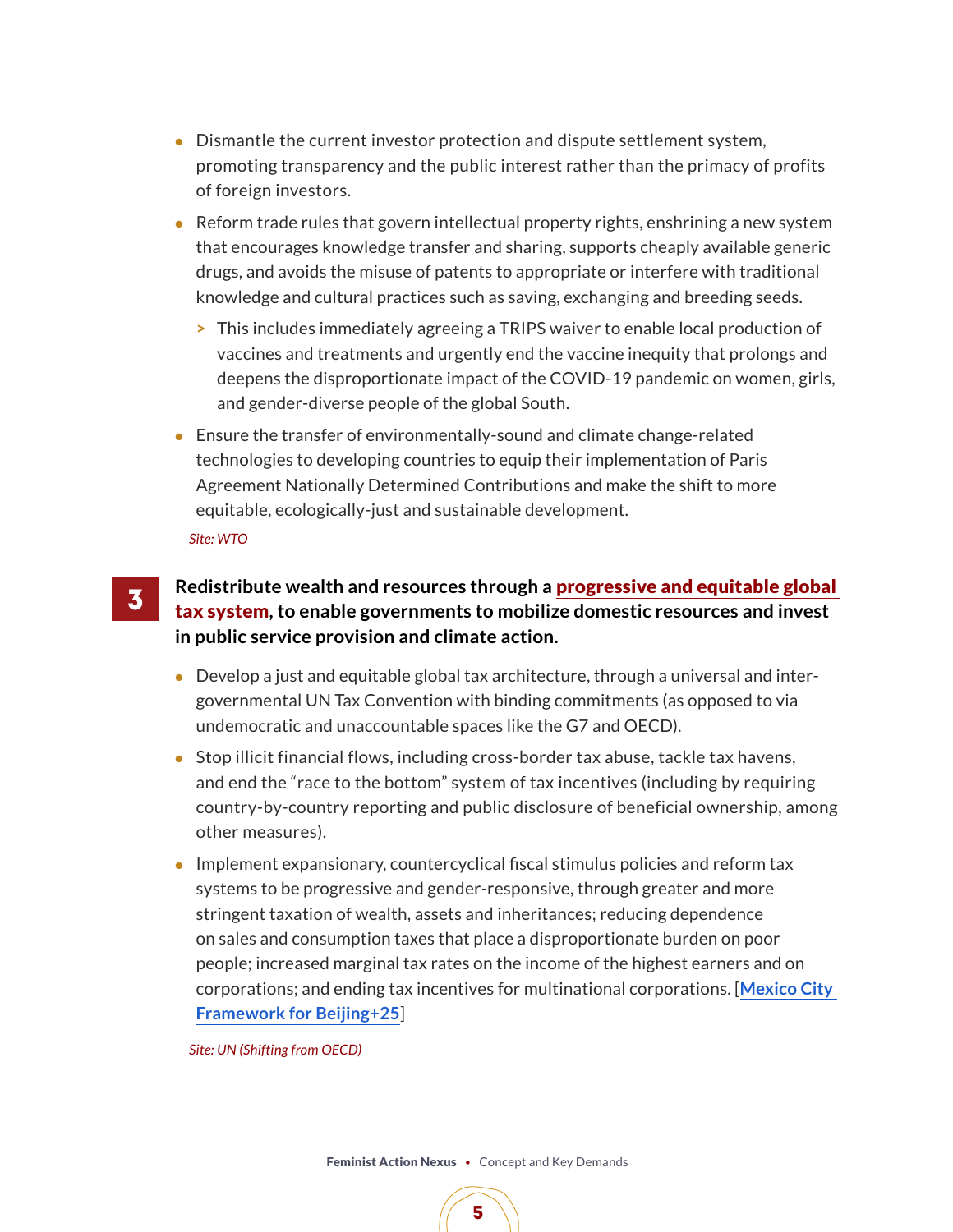End the sovereign debt crisis **and promote debt justice. Redirect public resources from servicing predatory, illegitimate, and colonial loans towards climate action and gender-responsive public services to reduce and redistribute unpaid care work and survive the COVID-19 pandemic.** 

- Enact a new multilateral mechanism for sovereign debt cancellation and workout, under the auspices of the United Nations, to support states in restructuring or canceling debts owed to all creditors, in an equitable and transparent manner. Restructuring and cancellation should be based on debt sustainability assessments that meaningfully integrate climate financing, gender equality, and human rights impact assessments.
- Unconditionally cancel public external debt for at least the next four years, to enable global South countries to address the COVID-19 pandemic and to fund climate action and the 2030 Agenda.
- Align debt restructuring and cancellation to address the need for climate reparations for historical carbon emissions and loss and damage, and climate finance owed by developed countries according to their fair shares.

*Site: UN (Shifting from the G20)* 

4

5

### **Democratize the** global economic and financial architecture **to promote global solidarity and collective ambition to address global crises.**

- Reform global economic governance structures founded on colonial era inequities and power, especially the IMF and World Bank, to guarantee fair participation in decision-making for global South countries.
- Promote participatory decision making and redress in the activities and strategies of multilateral development banks, to align them with the priorities and needs of local communities.
- Restore the role of the United Nations in leading decision-making on macroeconomic issues of debt, tax, and trade as well as regarding emerging issues such as digitization and internet governance.
- End the extension of conditional loans that promote austerity, shifting to grants that target domestic social welfare and the provision of public goods and services. (See the **[Principles of the Feminist COVID-19 Collective](https://www.feministcovidresponse.com/principles/)**)
- Recall the duty and obligation of the UN to promote human rights and fundamental freedom for all. Other goals such as economic growth cannot outweigh and outrank the pursuits for human rights, economic and climate justice.

*Site: UN, IMF, World Bank (Shifting away from G7/G20)*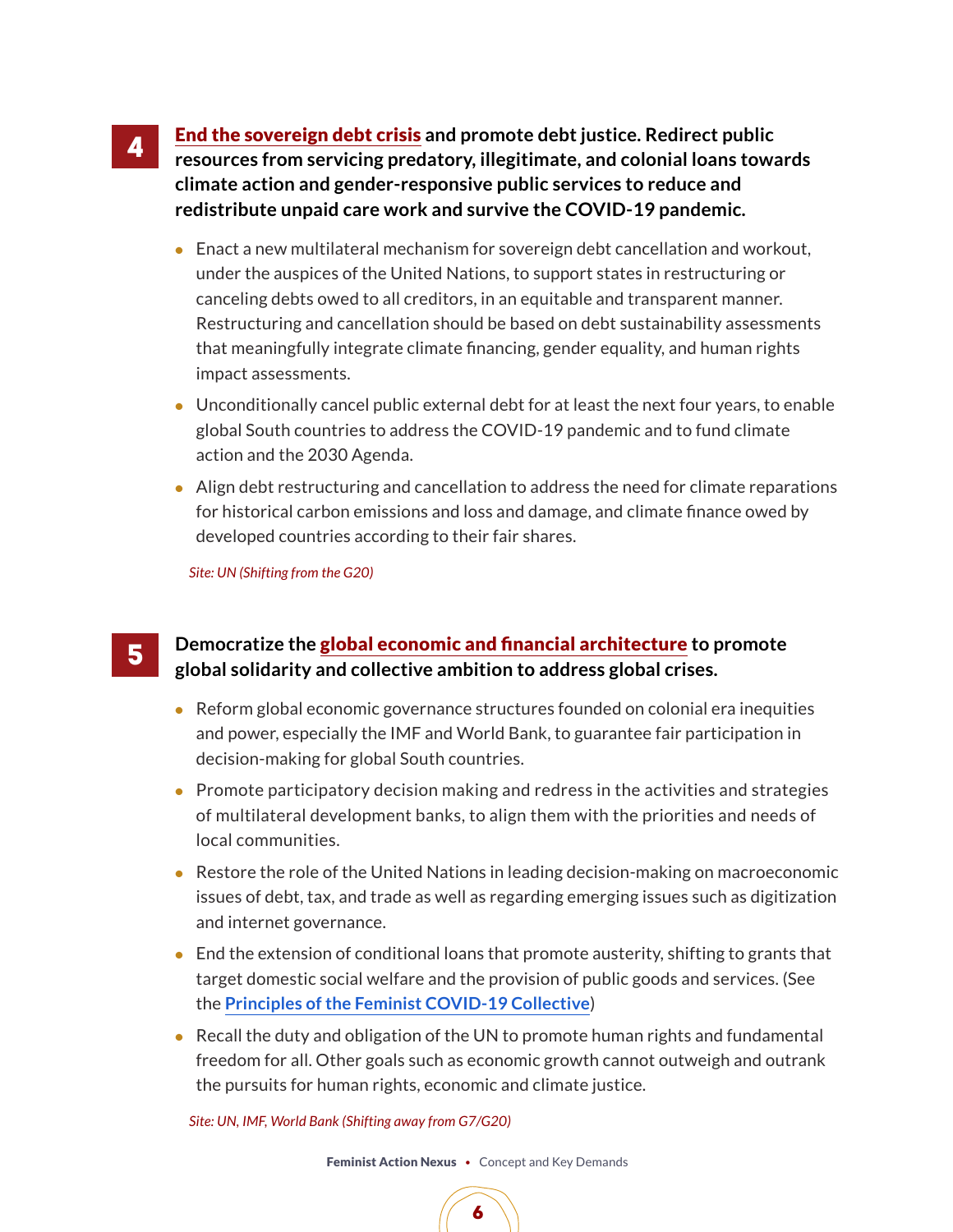#### End corporate capture **and influence over global public goods and service provision, centering human rights and accountability of private capital.**  6

- Limit corporate power within global economic governance and require corporations to meet their extraterritorial obligations, including by strengthening the UN Guiding Principles for Business and Human Rights and enacting a legally binding international treaty regulating transnational corporations for human rights and accountability.
- Require and implement ex-ante and periodic human rights, environmental, and gender impact assessments of all economic policies, private financing, and trade and investment agreements; revise or terminate any economic activities or agreements incompatible or detrimental to human rights and the environment.
- Halt land and water grabs, guarantee continuous free, prior and informed consent, and support the agricultural practices and traditional knowledge management of women and Indigenous Peoples, including through the free sharing of seeds and greater regulation of agribusiness.
- Immediately end support to unproven and high-risk technologies such as geoengineering, carbon capture and storage, nuclear, large hydro and geothermal, waste-to-energy and other harmful proposals, and dismantle narratives and financial support to false "solutions" to the climate crisis, particularly regarding net zero and "nature-based solutions."
- Implement global and national regulation of financial trading transactions to limit speculation and arrest volatility in currency and asset prices.
- **Ensure all** climate finance is gender-just**, to implement feminist solutions to the climate crisis that prioritize immediate emissions cuts; a just and equitable transition and decent work for all; ecosystem-based approaches; and redressing loss and damage.**

7

- In fulfillment of historical obligations, provide climate finance that is predictable, adequate, transparent, accountable, and in the form of grants rather than loans. This must include the provision by developed countries of at least \$100 billion in climate finance per year in grant-based finance, with at least 50% allocated to adaptation, and new and additional funding for adaptation, mitigation, and loss and damage.
- Support and replenish the multilateral climate funds serving the Paris Agreement the Adaptation Fund, Green Climate Fund, and Global Environment Facility—and champion democratic, inclusive, and participatory decision-making and transparent operations that center gender equality and human rights, including the imperative of free, prior, and informed consent for Indigenous Peoples.

Feminist Action Nexus•Concept and Key Demands